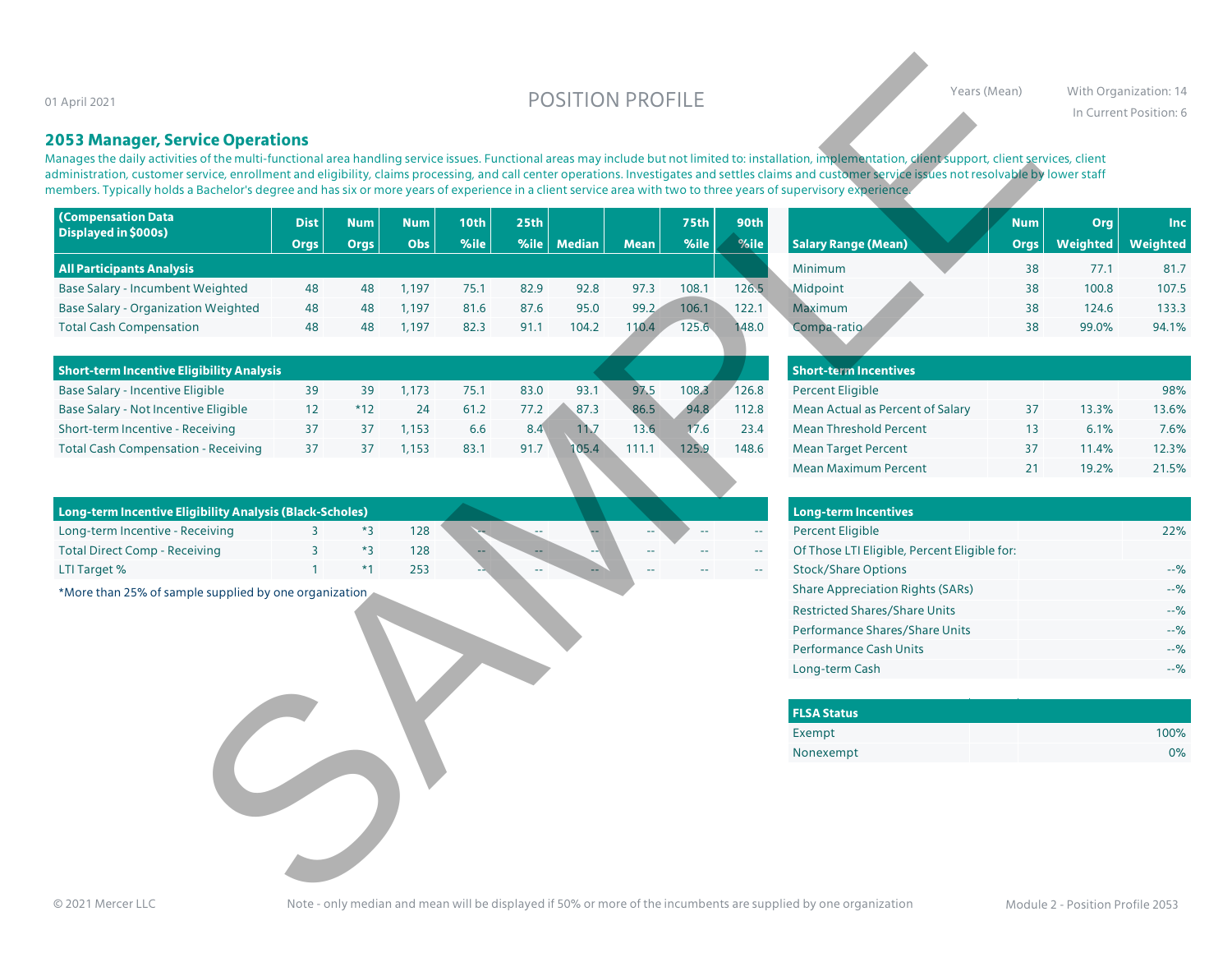## **SCOPE ANALYSIS**

### US IHP - Module 2 **Health Insurance Operations**

# **2053 Manager, Service Operations**

01 April 2021

| 1 April 2021<br><b>2053 Manager, Service Operations</b> |                               |                            |                           |                          |                          | <b>SCOPE ANALYSIS</b> |             |              |                         |                             |                                  |                          | US IHP - Module 2<br><b>Health Insurance Operations</b> |             |                     |
|---------------------------------------------------------|-------------------------------|----------------------------|---------------------------|--------------------------|--------------------------|-----------------------|-------------|--------------|-------------------------|-----------------------------|----------------------------------|--------------------------|---------------------------------------------------------|-------------|---------------------|
|                                                         |                               |                            |                           |                          |                          | <b>Base Salary</b>    |             |              |                         | <b>Short-term Incentive</b> |                                  |                          | <b>Total Cash Compensation</b>                          |             |                     |
| <b>(Compensation Data</b><br>Displayed in \$000s)       | <b>Median</b><br><b>Scope</b> | <b>Dist</b><br><b>Orgs</b> | <b>Num</b><br><b>Orgs</b> | <b>Num</b><br><b>Obs</b> | 25 <sub>th</sub><br>%ile | <b>Median</b>         | <b>Mean</b> | 75th<br>%ile | <b>Mean</b>             | Mean %<br>of Base           | <b>Receiving</b><br><b>Count</b> | 25 <sub>th</sub><br>%ile | <b>Median</b>                                           | <b>Mean</b> | <b>75th</b><br>%ile |
| <b>Revenue/Sales</b>                                    | Revenue/Sales(Mil)            |                            |                           |                          |                          |                       |             |              |                         |                             |                                  |                          |                                                         |             |                     |
| All Orgs                                                | 3,982.5                       | 37                         | 37                        | 1,150                    | 83.0                     | 92.9                  | 97.4        | 108.2        | 13.6                    | 13.5                        | 1,115                            | 91.1                     | 104.4                                                   | 110.6       | 125.8               |
| Less than \$500 Million                                 | $\sim$ $\sim$                 | $\overline{4}$             | $*4$                      | 5 <sup>5</sup>           | $\sim$                   | $\sim$                | $\sim$      |              | $\mathbb{L} \mathbb{L}$ | $\sim$                      | $\overline{0}$                   | $\sim$                   | $\sim$                                                  | $\sim$      |                     |
| \$500 Million < \$3 Billion                             | 1,990.1                       | 9                          | $*9$                      | 30                       | 88.1                     | 93.3                  | 99.0        | 108.6        | 11.7                    | 11.6                        | 26                               | 91.4                     | 107.4                                                   | 109.1       | 117.7               |
| \$3 Billion or More                                     | 10,148.7                      | 24                         | 24                        | 1,115                    | 82.8                     | 92.8                  | 97.3        | 108.4        | 13.7                    | 13.6                        | 1,089                            | 91.1                     | 104.4                                                   | 110.7       | 125.9               |
|                                                         |                               |                            |                           |                          |                          |                       |             |              |                         |                             |                                  |                          |                                                         |             |                     |
| <b>Covered Lives/Membership</b>                         | Lives                         |                            |                           |                          |                          |                       |             |              |                         |                             |                                  |                          |                                                         |             |                     |
| All Orgs                                                | 1,891,295                     | 36                         | 36                        | 1,145                    | 83.0                     | 93.1                  | 97.6        | 108.8        | 13.6                    | 13.5                        | 1,114                            | 91.1                     | 104.8                                                   | 110.9       | 126.2               |
| Less than 500,000                                       | 160,000                       | 8                          | $*8$                      | 19                       | 77.2                     | 87.0                  | 89.0        | 95.0         | $\mathbb{Z}^2$          |                             | $\overline{7}$                   | 77.2                     | 87.0                                                    | 94.2        | 99.8                |
| 500,000 < 2.5 Million                                   | 1,444,550                     | 12                         | $*12$                     | 104                      | 92.0                     | 101.9                 | 102.5       | 108.4        | 17.2                    | 16.6                        | 96                               | 103.8                    | 117.3                                                   | 118.4       | 130.3               |
| 2.5 Million or More                                     | 4,983,138                     | 16                         | 16                        | 1,022                    | 81.9                     | 92.0                  | 97.3        | 109.1        | 13.3                    | 13.2                        | 1,011                            | 90.8                     | 103.4                                                   | 110.4       | 125.8               |
| <b>Total Employment (FTEs)</b>                          | <b>FTEs</b>                   |                            |                           |                          |                          |                       |             |              |                         |                             |                                  |                          |                                                         |             |                     |
| All Orgs                                                | 2,803                         | 40                         | 40                        | 1,154                    | 83.0                     | 92.9                  | 97.4        | 108.2        | 13.6                    | 13.5                        | 1,119                            | 91.1                     | 104.4                                                   | 110.6       | 125.8               |
| Less than 1,000                                         | 491                           | 10                         | $*10$                     | 22                       | 77.2                     | 87.4                  | 91.4        | 101.5        | 13.7                    | 12.3                        | 8                                | 77.2                     | 89.6                                                    | 96.4        | 106.7               |
| 1,000 < 5,000                                           | 2,376                         | 17                         | 17                        | 116                      | 84.7                     | 93.9                  | 96.3        | 106.1        | 13.0                    | 13.2                        | 106                              | 93.0                     | 104.8                                                   | 108.2       | 121.6               |
| 5,000 or More                                           | 10,356                        | 13                         | 13                        | 1,016                    | 82.9                     | 93.0                  | 97.6        | 108.9        | 13.7                    | 13.5                        | 1.005                            | 91.2                     | 104.8                                                   | 111.1       | 126.4               |
| <b>Regions</b>                                          | Revenue/Sales(Mil)            |                            |                           |                          |                          |                       |             |              |                         |                             |                                  |                          |                                                         |             |                     |
| <b>North Central</b>                                    | 4,049.0                       | 15                         | $*15$                     | 282                      | 80.4                     | 88.9                  | 91.6        | 100.0        | 12.8                    | 13.6                        | 276                              | 89.1                     | 100.2                                                   | 104.1       | 114.1               |
| Northeast                                               | 17,697.6                      | 15                         | $*15$                     | 249                      | 84.5                     | 96.8                  | 101.3       | 116.0        | 13.7                    | 13.1                        | 241                              | 92.7                     | 108.9                                                   | 114.6       | 133.8               |
| <b>South Central</b>                                    | 3,957.3                       | 18                         | 18                        | 184                      | 80.8                     | 89.6                  | 94.2        | 103.2        | 12.9                    | 13.1                        | 165                              | 87.6                     | 100.2                                                   | 105.8       | 116.2               |
| Southeast                                               | 21,057.0                      | 12                         | 12                        | 312                      | 80.4                     | 90.0                  | 94.2        | 105.5        | 13.6                    | 14.0                        | 307                              | 89.8                     | 101.3                                                   | 107.5       | 123.4               |
| <b>West Coast</b>                                       | 16,097.6                      | 14                         | $*14$                     | 160                      | 93.0                     | 107.8                 | 111.1       | 124.9        | 16.0                    | 13.9                        | 154                              | 102.4                    | 121.5                                                   | 126.5       | 145.1               |
|                                                         |                               |                            |                           |                          |                          |                       |             |              |                         |                             |                                  |                          |                                                         |             |                     |
| <b>BlueCross BlueShield Orgs</b>                        | Revenue/Sales(Mil)            |                            |                           |                          |                          |                       |             |              |                         |                             |                                  |                          |                                                         |             |                     |
| All Orgs                                                | 9,368.1                       | 18                         | $*18$                     | 508                      | 84.5                     | 94.7                  | 98.8        | 108.9        | 14.3                    | 14.2                        | 500                              | 94.6                     | 107.0                                                   | 112.9       | 127.7               |
| Less than \$3 Billion                                   |                               | $\overline{2}$             | $*2$                      | 6                        | ÷,                       | $\sim$                | $\sim$ $-$  | $\sim$       |                         | $\sim$                      | 6                                | $\sim$ $\sim$            | $\sim$                                                  | $\sim$      | ц.                  |
| \$3 Billion or More                                     | 9,906.1                       | 16                         | $*16$                     | 502                      | 84.5                     | 94.7                  | 98.8        | 108.9        | 14.3                    | 14.2                        | 494                              | 94.6                     | 107.0                                                   | 112.9       | 127.5               |
| <b>Non-BCBS Organizations</b>                           | Revenue/Sales(Mil)            |                            |                           |                          |                          |                       |             |              |                         |                             |                                  |                          |                                                         |             |                     |
| All Orgs                                                | 2,816.3                       | 19                         | $*19$                     | 642                      | 80.4                     | 91.8                  | 96.3        | 107.3        | 13.0                    | 13.0                        | 615                              | 88.6                     | 102.0                                                   | 108.7       | 123.1               |
| Less than \$1 Billion                                   | 489.0                         |                            | $*7$                      | 14                       | $\sim$                   | 92.2                  | 93.9        | $\sim$       |                         |                             | $\overline{9}$                   | $\sim$                   | 97.0                                                    | 100.6       |                     |
| \$1 Billion or More                                     | 3,723.0                       | 12                         | $*12$                     | 628                      | 80.3                     | 91.7                  | 96.3        | 107.8        | 13.1                    | 13.0                        | 606                              | 88.4                     | 102.3                                                   | 108.9       | 123.5               |
|                                                         |                               |                            |                           |                          |                          |                       |             |              |                         |                             |                                  |                          |                                                         |             |                     |

\*More than 25% of sample supplied by one organization